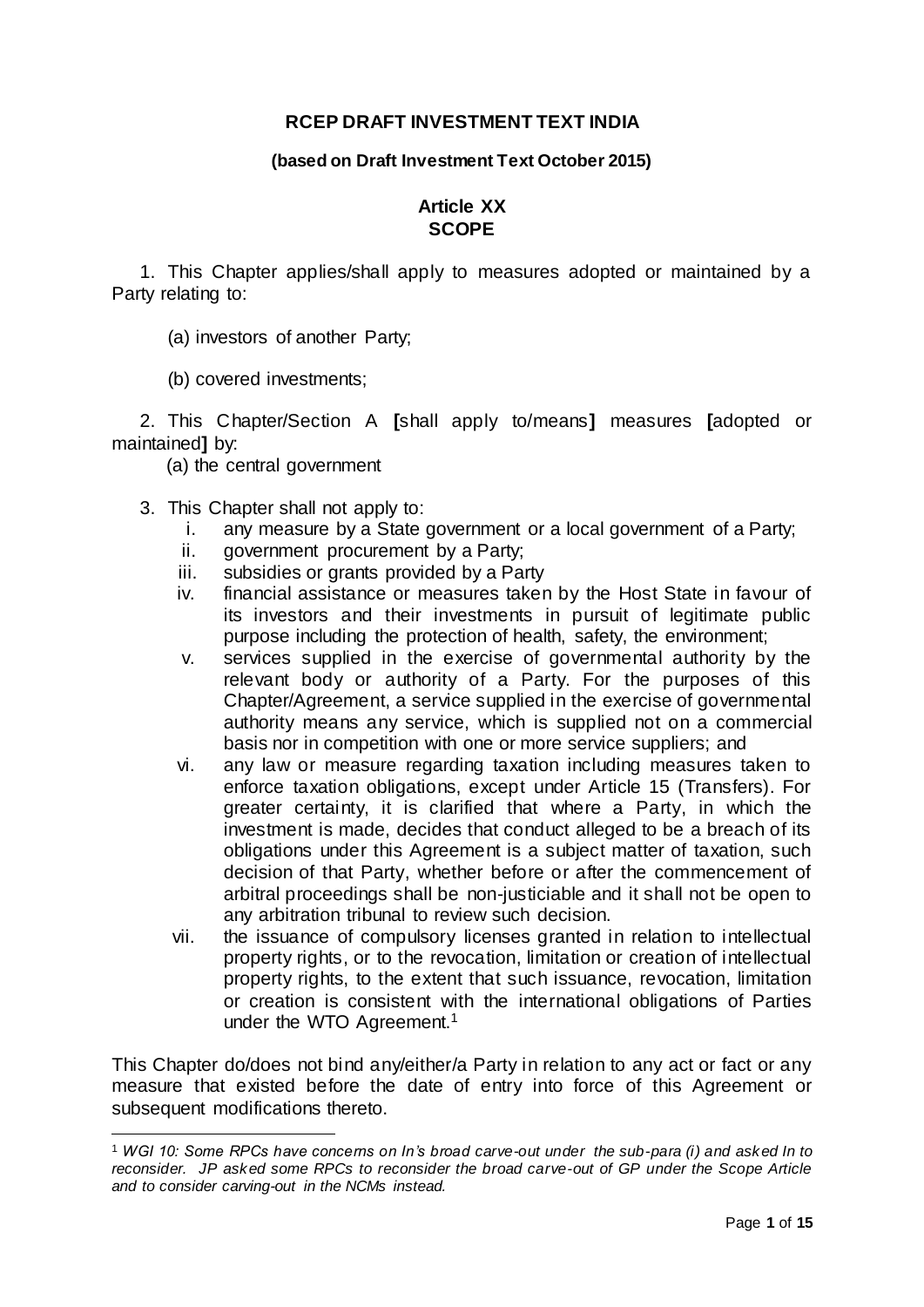- 2.1.3 Nothing in this Chapter shall be interpreted to restrict the rights of a Party to formulate, modify, amend, apply or revoke its laws, regulations and policies. Each Party retains the right to exercise discretion with respect to regulatory, compliance, investigatory, and prosecutorial matters, including discretion regarding allocation of resources and establishment of penalties.
- 2.1.4 This Chapter shall not apply to claims arising out of events which occurred, or claims which have been raised prior to the entry into force of this Agreement.
- 2.1.6 This Chapter does not impose any obligations on a Party other than that which are explicitly set forth herein. For avoidance of doubt, a Party retain its rights to supplement, modify or amend this Chapter and its operation at any time in accordance with Articles 30 (Consultations and Periodic Review).
- 2.1.7 For the purpose of liberalisation and subject to Articles 6 and 19, this Chapter shall apply to the following sectors:
	- i. manufacturing;
	- ii. agriculture;
	- iii. fishery;
	- iv. forestry; and
	- v. mining and quarrying.

This Chapter does not apply to measures adopted or maintained by a Party to the extent that they are covered by the RCEP Trade in Services Chapter. Notwithstanding **[**Article 2.2.1**]** for the purpose of protection, Article XX (Treatment of Investment), Article XX (Expropriation and Compensation), Article XX (Compensation for Losses/in cases of Strife), Article XX (Subrogation), Article XX (Transfers), and XX (Investment Disputes Between a Party and an Investor)/(Settlement of Disputes between and Investor and a Party) shall apply, *mutatis mutandis,* to any measure affecting the supply of service by a service supplier of a Party through commercial presence in the territory of any other Party pursuant to the RCEP Trade in Services Chapter but only to the extent that they relate to a covered investment and an obligation regardless of whether such a service sector is scheduled in a/the Parties'/Party's schedule of specific services commitments made under the RCEP Trade in Services Chapter.<sup>23</sup>

2.3 Relation to other Agreements:

l

2.3.1 Any inconsistency, or question regarding the relationship between this Chapter and another bilateral agreement between the Parties, or a regional/ multilateral agreement to which both Parties are members, shall be resolved in accordance with the Vienna Convention on the Law of Treaties.<sup>4</sup>

<sup>2</sup> For greater certainty, paragraph 2.2.2. does not preclude a Party from applying Article 8 (Preestablishment Denial of Benefits) and Article 18 (Post-establishment Denial of Benefits) to such service supplier in its territory.

<sup>3</sup> *WGI 10: Other RPCs are considering a similar text and are still reviewing what protec tion elements and obligations should be covered.*

<sup>4</sup> *WGI 10: to consider placing under the General Provisions of the Agreement.*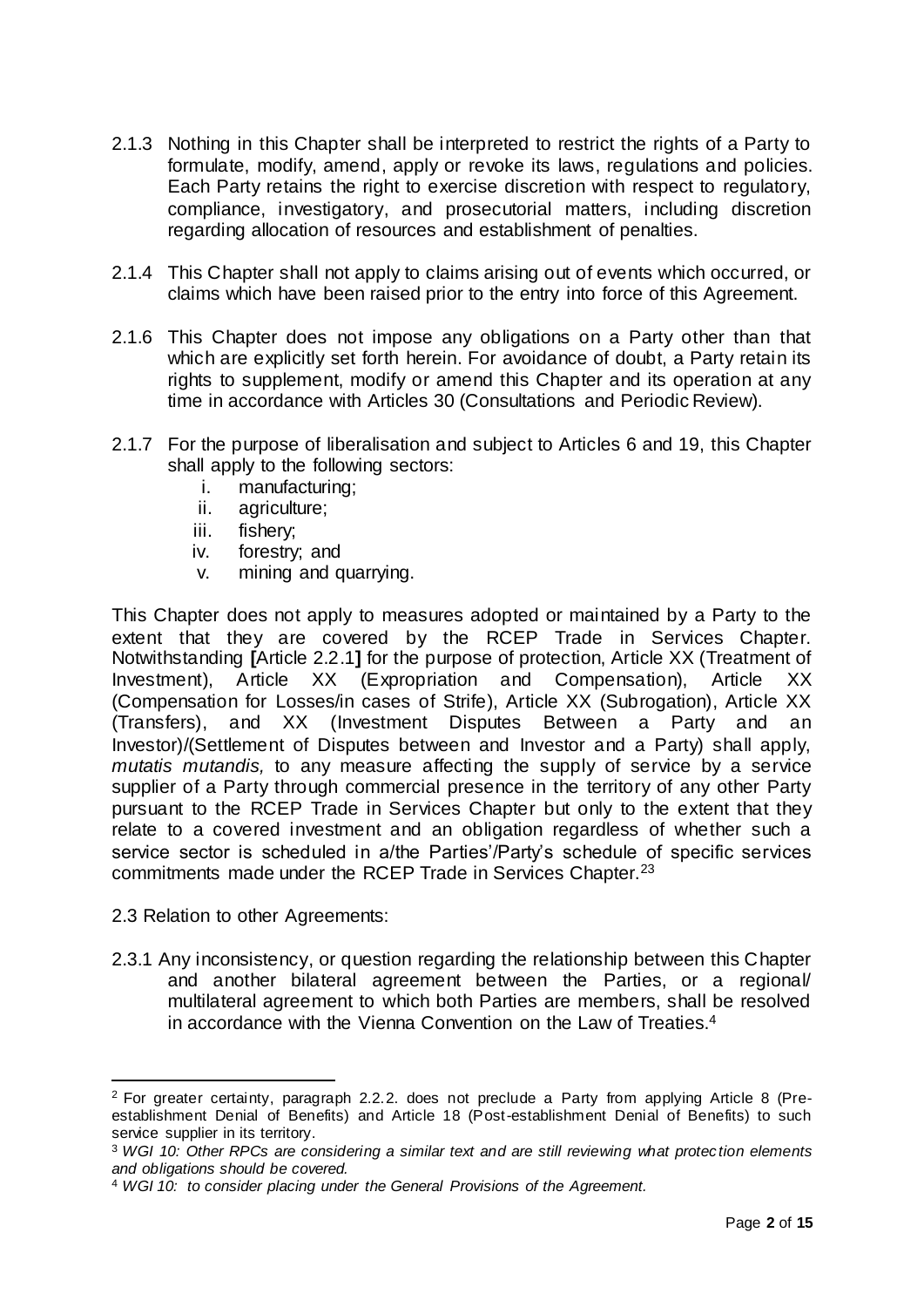# **Article XX DEFINITIONS**

For purposes of this Chapter:

**covered investment** means, with respect to a Party, an investment in **[**its**] [**the**]** territory of an investor of another Party, which is in existence as of the date of entry into force of this Agreement or established, acquired or expanded thereafter, and has been admitted, according to its laws, regulations and national policies, at that time.

**Enterprise** means any legal entity constituted, organised and operated in compliance with the law of a Party whether for profit, and whether privately {?}, including any company, corporation, limited liability partnership, or a joint venture, association or similar organisation, a branch of any such entity established in the territory of a Party in accordance with its law and carrying out business activities there.

**Juridical person**: For the purposes of this definition, a "juridical person" means:

- a legal entity that is constituted, organised and operated under the law of that Party and that has substantial business activities in the territory of that Party; or
- a legal entity that is constituted, organised and operated under the laws of that Party and that is directly or indirectly owned or controlled by a natural person of that Party or by a legal entity mentioned under sub -clause (a) herein:<sup>5</sup>

**Host State**: 'Host State' means the Party where the investment is located.

**Home State**: 'Home State' means the Party of which the Investor is a national or a juridical person.

**Investment** means an enterprise constituted, organised and operated in good faith by an investor in accordance with the law of a Party in whose territory the investment is made, taken together with the assets of the enterprise {?} has the characteristics of an investment, such {?} the commitment of capital or other resources, certain duration, the expectation of gain/s or profit/s, or the assumption of risk and a significance for the development of the Host State. An enterprise may possess the following assets:

(ii) shares, stocks, and/or other forms of equity instruments of the juridical person/an enterprise

ii. a debt instrument or security of another enterprise;

 $\overline{a}$ <sup>5</sup> IN to reconsider "legal", "under applicable", "trust", "limited liability", sole proprietorship.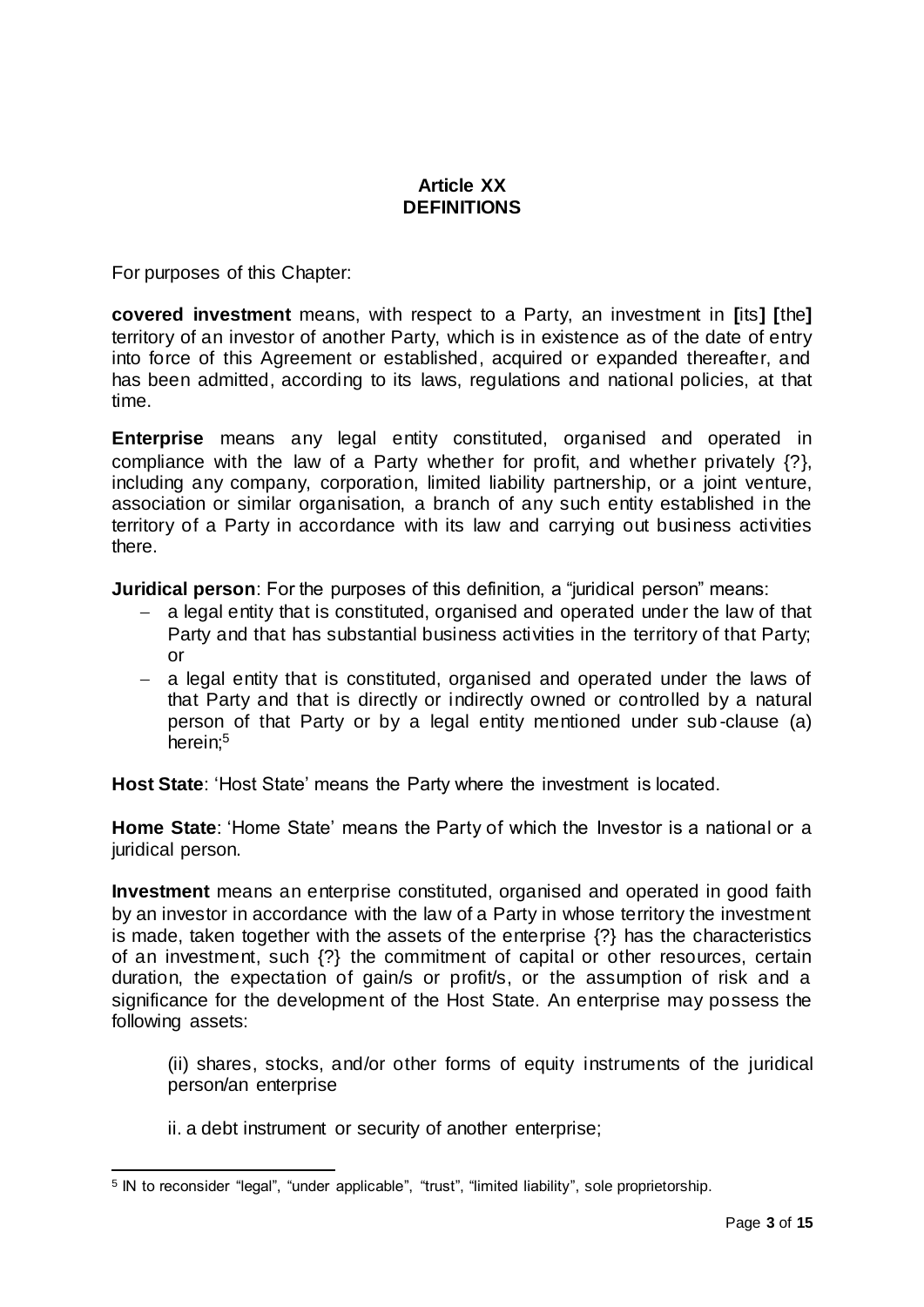iii. a loan to another enterprise

- where the enterprise is an affiliate of the investor, or
- where the original maturity of the loan is at least three years;

(d) turnkey, construction, management, production, revenue-sharing contracts;

Copyrights, know-how and intellectual property rights, such as patents, trademarks, industrial designs and trade names, to the extent they are recognized under the law of the Host State; and<sup>6</sup>

iv. claims to money that arise solely from commercial contracts for the sale of goods or services by a national or enterprise in the Host State to an enterprise in the territory of another Party;

(vi) rights conferred by contract, such as those to cultivate, extract or exploit natural resources in accordance with the law of the Host State, or

(g) rights conferred in accordance with the law<sup>14</sup> of the Host State and  $^7$ movable and/or immovable property, and related/other rights.

viii. any other interests of the enterprise which involve substantial economic activity and out of which the enterprise derives significant financial value; <sup>8</sup>

**[**but**] [**The term**]** investment does not **[**mean**] [**include**]** an order or judgment sought or entered in any judicial or administrative or arbitral proceeding.

For greater clarity, investment does not include the following assets of an enterprise:

i. portfolio investments of the enterprise or in another enterprise;

ii. future, options and other derivatives;

iii. debt securities issued by a government or government-owned or controlled enterprise, or loans to a government or government-owned or controlled enterprise;

iv. claims to money that arise solely from commercial contracts for the sale of goods or services by a national or enterprise in the Host State to an enterprise in the territory of another Party;  $9$ 

 $\overline{a}$ <sup>6</sup> *WGI 10: IN will revert on whether "copyrights, know-how" is included in IPR*

<sup>7</sup> Whether a particular type of licence, authorisation, permit, or similar instrument (including a concession, to the extent that it has the nature of such an instrument) has the characteristics of an investment depends on such factors as the nature and extent of the rights that the holder has under the law of the Party. Among instrument**[**s**]** that do not have the characteristics of an investment are those that do not create any rights protected under domestic law. For greater certainty, the foregoing is without prejudice to whether any asset associated with instrument **[**s**]** has the characteristics of an investment.

<sup>&</sup>lt;sup>8</sup> In to consider "any".

<sup>9</sup> Sub-para (iv) to be considered together with the footnote under "claims to money".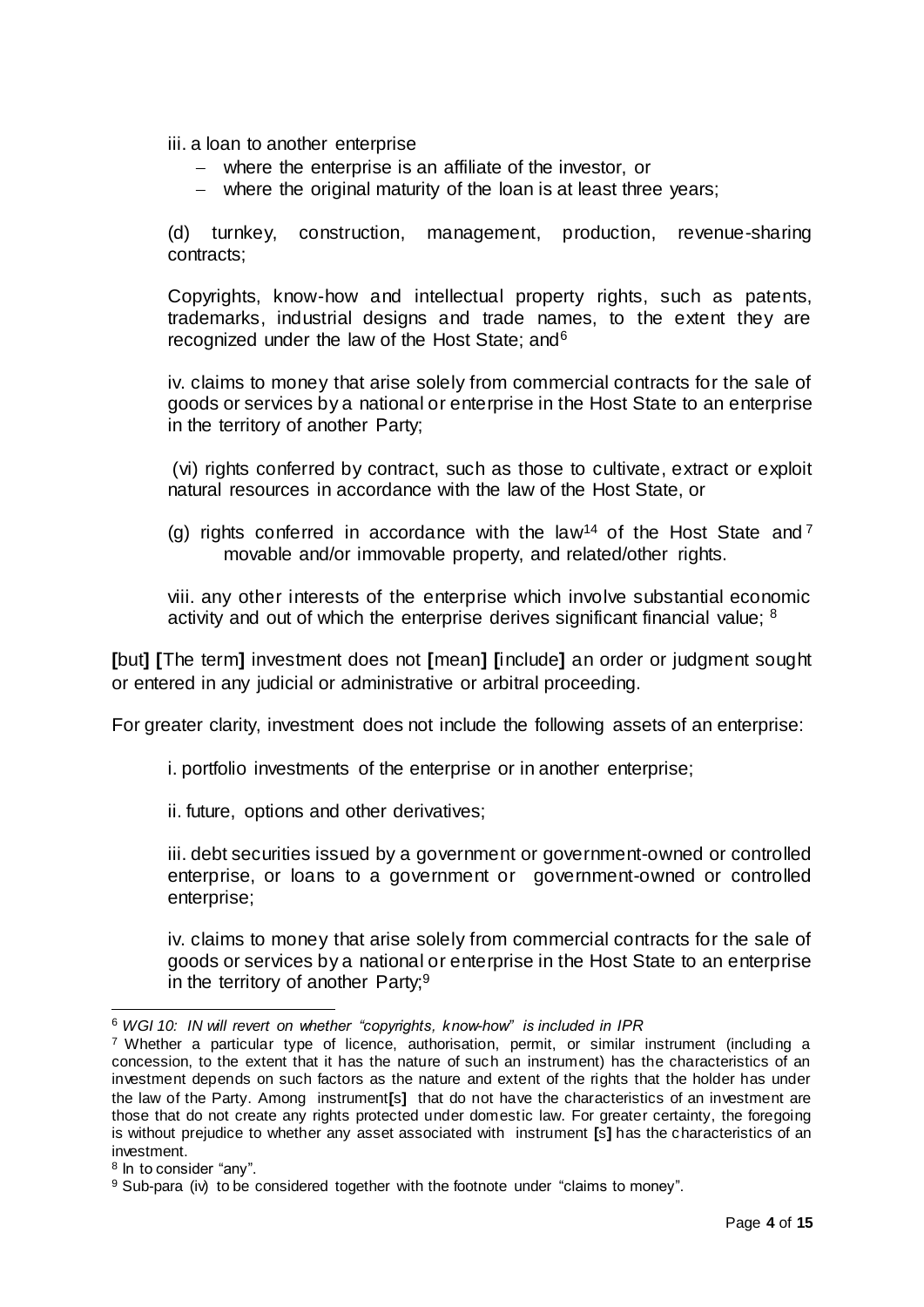v. goodwill, brand value, market share or similar intangible rights;

vi. claims to money that arise solely from the extension of credit in connection with any commercial transaction;

vii. an order or judgment sought or entered in any judicial, administrative or arbitral proceeding;<sup>10</sup>

viii. any other claims to money that do not involve the kind of interests or operations set out in the definition of investment in this Agreement.

**"investor"** means a natural person of a Party or a juridical person of a Party, other than a branch or representative office, that seeks to make, is making, or has made an investment in the territory of any other Party.<sup>11</sup>

**investor of a Party** means a **[**national/natural person of a Party**]** or **[**a juridical person/an enterprise**]** of a Party that is making, or has made an investment in the territory of another Party;

**"local government"** includes:

i. An urban local body, municipal corporation or village level government; or

ii. an enterprise owned or controlled by an urban local body, a municipal corporation or a village level government.<sup>12</sup>

**measure/s** includes a law, regulation, rule, procedure, requirement or practice, decision, administrative action.

**"law"** includes:

l

i. the Constitution, legislation, subordinate/delegated legislation, laws & bylaws, rules & regulations, ordinance, notifications, policies, guidelines, procedures, administrative/executive actions, decisions at all levels of government, as amended, interpreted or modified from time to time;

ii. decisions, judgments, orders and decrees by Courts, regulatory authorities, judicial and administrative institutions having the force of law within the territory of a Party.<sup>13</sup>

**'Natural person'** means a person possessing the nationality or citizenship of the Party in accordance with its laws, regulations and national policies. A natural person who is a dual national or citizen shall be deemed to be exclusively a national or

 $10$ Sub-para (vii) to be considered placed together with similar text above.

<sup>11</sup> WGI 10 In to consider definitions for "investor of a Party" and "non-Party" subject to inclusion of the term "juridical person".

<sup>12</sup> *WGI 10: In prefers to define, but can reconsider placement.*

<sup>13</sup> *WGI 10: In to reconsider "requirement". In to reconsider to drop the definition of "law".*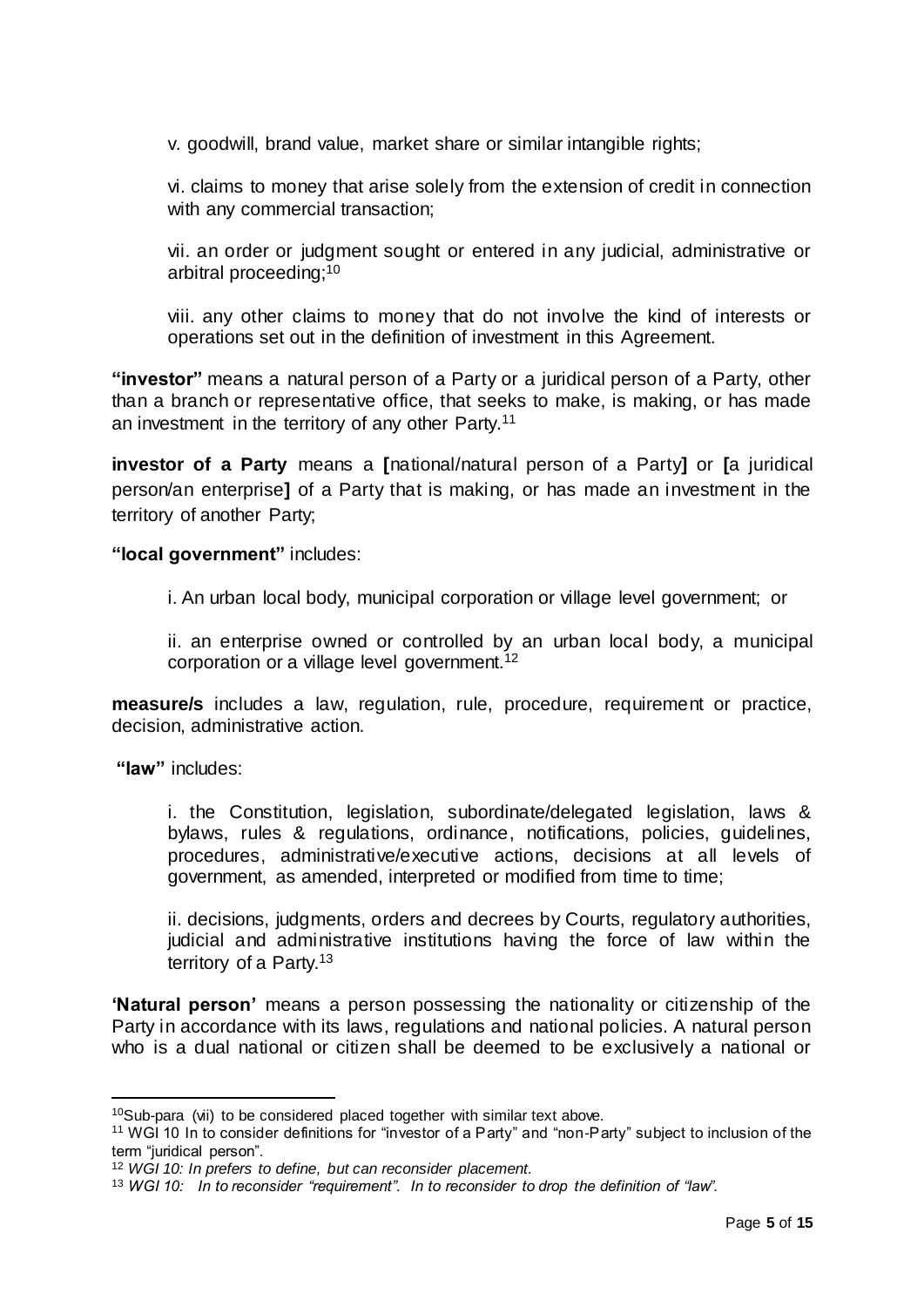citizen of the country of her or his dominant and effective nationality/citizenship, where she/he ordinarily or permanently resides.<sup>14</sup>

**Parties** means the ASEAN Member States, Australia, China, India, Japan, Korea and New Zealand, collectively;

**Party** means an ASEAN Member State, Australia, China, India, Japan, Korea or New Zealand;

"**Regional Government**" means a State Government or Union territory in case of India: and ----- in case of  $15$ 

**returns** mean amounts yielded by or derived from an investment particularly, though not exclusively, any profits, interests, capital gains, dividends, royalties or fees: <sup>16</sup>

**"territory"** means:

- (a) with/in respect to/of,[].
- (b) In respect of India: the territory of the Republic of India in accordance with the Constitution of India, including its territorial waters and the airspace above it and other maritime zones including the Exclusive Economic Zone and continental shelf over which the Republic of India has sovereignty, sovereign rights, or exclusive jurisdiction in accordance with its Law the l982 United Nations Convention on the Law of the Sea and international law.

In respect of --------

The Annexure, Provisios, Explanatory Statements and Footnotes in this Chapter constitute an integral part of this Agreement and are to be accorded the same effect as other provisions in this Agreement.

If a term is not defined in this Chapter, it shall have the meaning ascribed to it under the Law of the Host State. 17

### **Article XX NATIONAL TREATMENT<sup>18</sup>**

Each Party shall accord to investors of another/the other Party treatment no less favourable than that it accords, in like circumstances, to its own investors with respect to the establishment, and acquisition of investments in its territory.<sup>19</sup>

l <sup>14</sup> *In to consider the Au formulation regarding dual citizenship/PR.*

<sup>15</sup> *WGI 10: Ch and In informed that it is necessary for them to define provincial/regional level of government.*

<sup>16</sup> *WGI 10: Other RPCs will consider including a definition of "returns" if it would be used in other parts of the Chapter.*

<sup>17</sup> *WGI: In further consider on placement.*

<sup>18</sup> WGI 10: In submitted pre-establishment. WGI 9: India's NT text is for post-establishment only.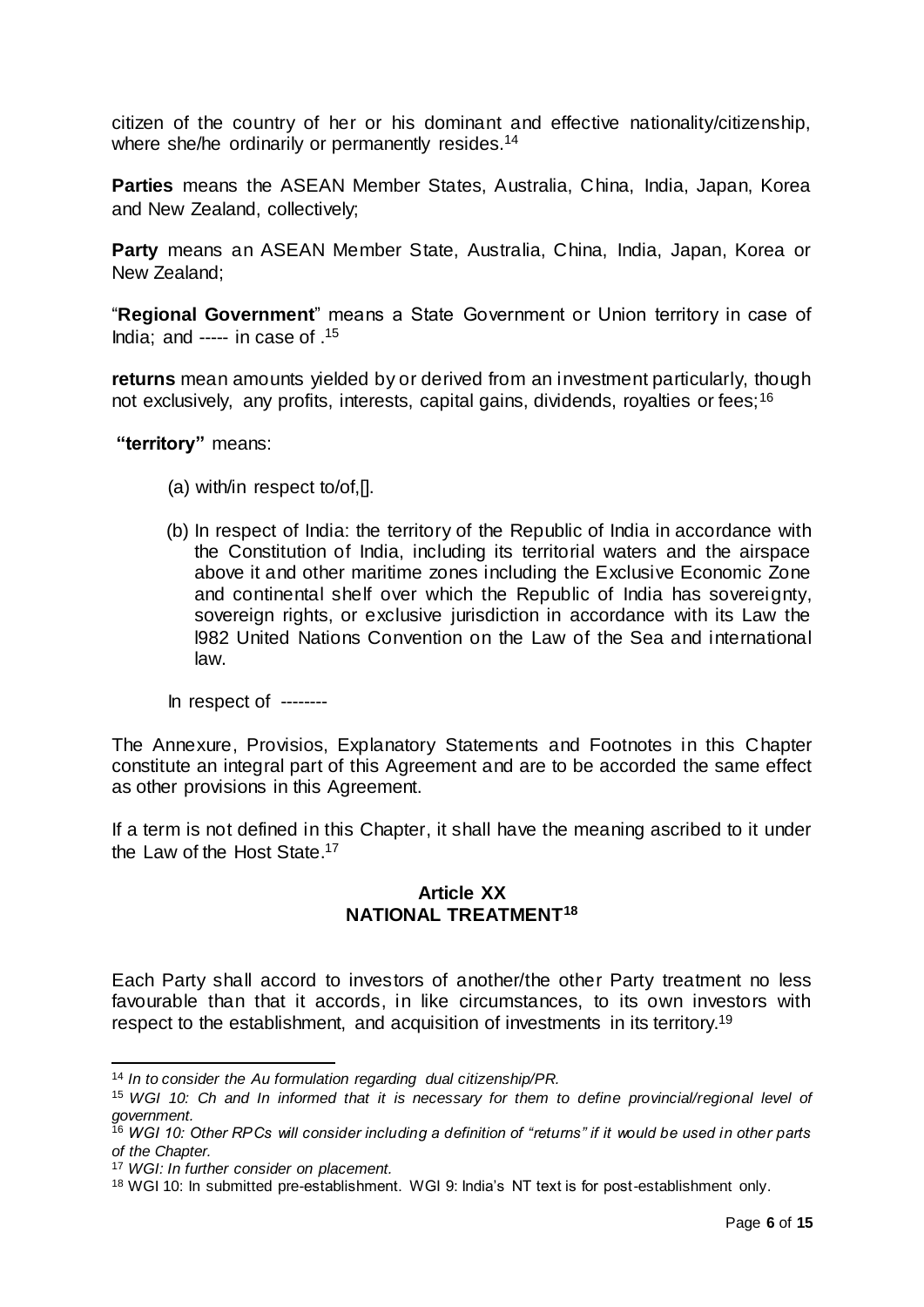5.3 A determination of whether investments or investors are in "like circumstances" should be made, based upon an objective assessment of all circumstances on a case-by-case basis, including, inter alia:

i. the sector the investor is in;

ii. the location of the investment;

iii. the aim of the measure concerned; and

iv. the regulatory process generally applied in relation to the measure concerned. The examination shall not be limited to or biased towards any one factor.

2. Subject to its laws and regulations, Each Party shall accord to covered investments and investor of the other Party treatment no less favourable than that it accords, in like circumstances, to investments in its territory of its own investors with respect to the management, conduct, operation, and sale or other disposition of covered investments.<sup>20</sup>

3. A determination of whether Covered Investments or investors are in "like circumstances" should be made, based upon an objective assessment of all circumstances on a case-by-case basis, including, *inter alia*:

i. the sector the investor is in;

l

ii. the location of the Covered Investment;

iii. whether the Covered Investment is public, private, or state-owned or controlled;

iv. the aim of the measure concerned;

the regulatory process generally applied in relation to the measure concerned.

v. the actual and potential impact of the Covered Investment on third persons, the local community, or the environment;

vi. the goods or services consumed or produced by the Covered Investment; and

vii. the practical challenges of regulating the Covered Investment.

The examination shall not be limited to or biased towards any one factor.

For greater certainty, whether treatment is accorded in "like circumstances" depends on the totality of the circumstances, including whether the relevant treatment distinguishes between investors or Covered Investments on the basis of legitimate regulatory objectives.

The treatment to be accorded by a Party under Article 5.1 means, with respect to a regional level, treatment no less favourable than the most favourable/favoured treatment accorded, in like circumstances, to investors, and to investments of the investors, of the Party of which it forms a part.

<sup>19</sup> WGI 10: In prefers to have 1 paragraph for investors and another paragraph for covered investments to address the issue of pre- and post- establishment. NZ propose for ASEAN to consider having 2 paragraphs. Au can be flexible with either approach. WGI 9: ASEAN to consider the approach by most AFPs to have separate paragraphs for investors and covered investment.

<sup>20</sup> *WGI 10: IN can consider "expansion" in pre-establishment. WGI 9: IN to revert on the possible inclusion of "expansion"* .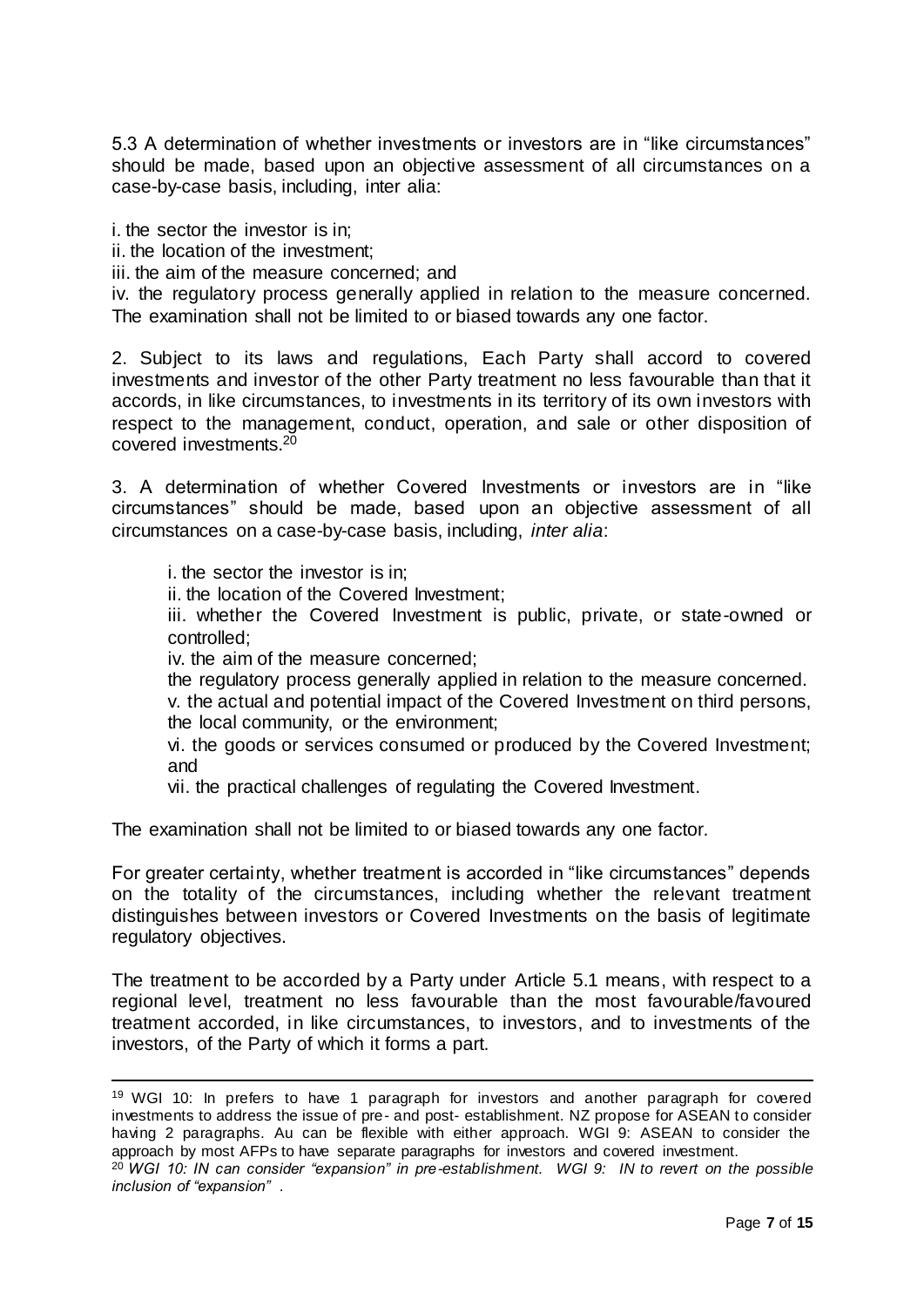11.2 Subject to its laws and regulations, the treatment to be accorded by a Party under Article 11.1 means, with respect to a regional level, treatment no less favourable than the treatment accorded at that regional level, in like circumstances, to Covered Investments, of the Party to which it forms a part.

#### **Article XX MOST FAVOURED NATION TREATMENT**

India does not have a proposal for this Article.

From IN text Article 7 (Review of Reservations):

7.1 Where, after the entry into force of this Agreement, a Party enters into any agreement on investment with a non-Party, that Party may give consideration to a request by another Party for the incorporation herein of treatment no less favourable than that provided under the aforesaid agreement. Any such incorporation will be subject to mutual agreement and should maintain the overall balance of commitments undertaken by each Party under this Agreement.

#### **Article XX TREATMENT OF INVESTMENT / MINIMUM STANDARD OF TREATMENT <sup>21</sup>**

12.1 No Party shall subject Covered Investments made by investors of the other Party to measures which constitute a violation of customary international law <sup>22</sup> through:

i. Denial of justice in any judicial or administrative proceedings; or

ii. fundamental breach of due process; or

iii. targeted discrimination on manifestly unjustified grounds, such as gender, race or religious belief; or

iv. manifestly abusive treatment, such as coercion, duress and harassment.<sup>23</sup>

Each Party shall accord in its territory to covered investments of the other Party and to investors with respect to their investments full protection and security.

The concepts of "fair and equitable treatment" and "full protection and security" do not require treatment in addition to or beyond that which is required {?} customary international law.

12.5 Parties understand that each Party has different forms of administrative, legislative and judicial systems and that each Party at different levels of development may not achieve the same standards at the same time. Paragraph 1 of this Article does not establish a single international standard in this context.

l

<sup>21</sup> *WGI 10: IN submitted MST Article. WGI 9: IN would submit a revised MST Article.*

 $22$  For greater certainty, it is clarified that "customary international law" only results from a general and consistent practice of States that they follow from a sense of legal obligation.

<sup>23</sup> WGI 10: In to further consider paragraph 12.5 on CIL.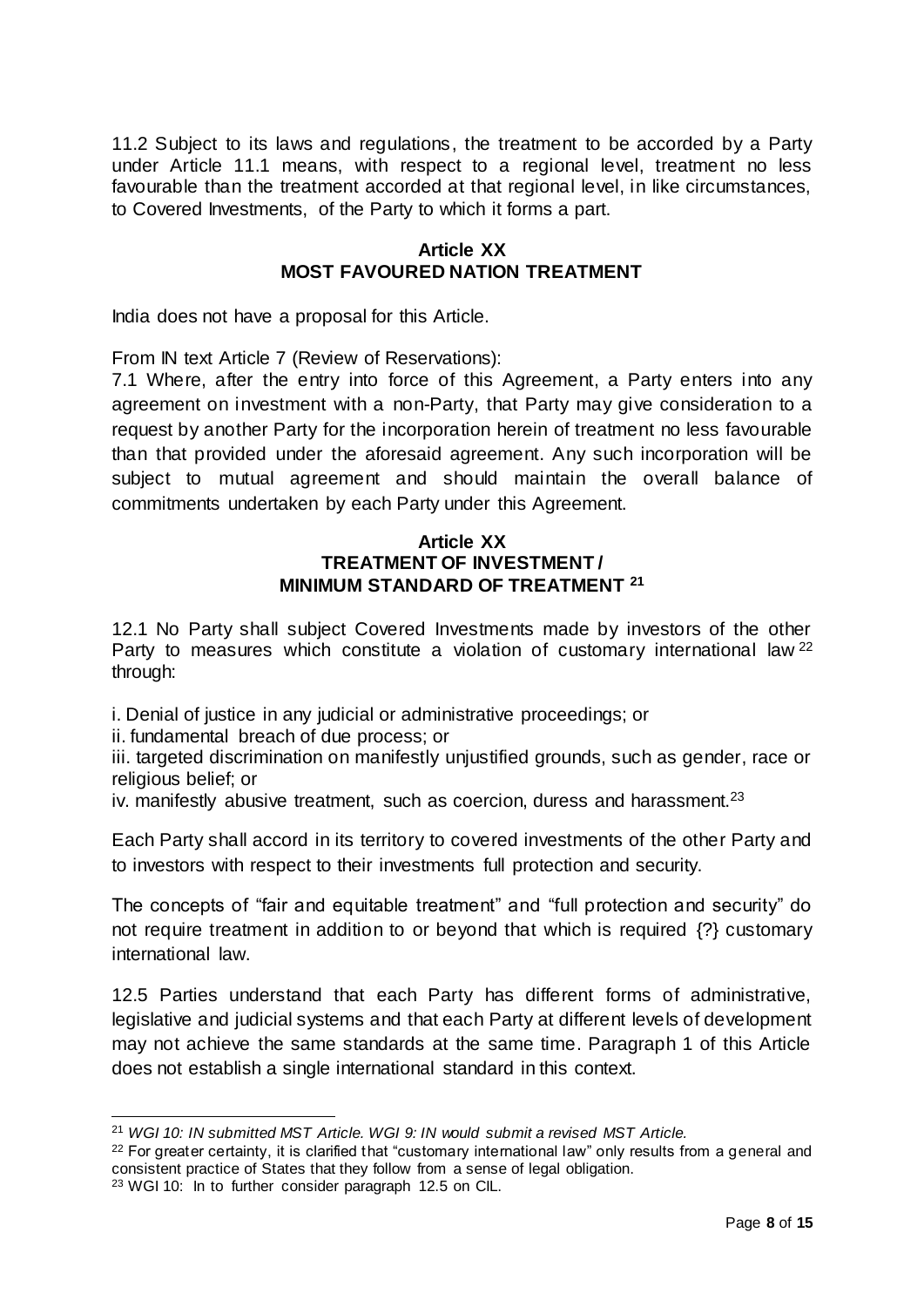{3.?} A determination that there has been a breach of another provision of this Agreement, or of a separate international agreement, **[**does/shall**]** not establish that there has been a breach of this Article.

12.4 In considering an alleged breach of this Article, a Tribunal shall take account of whether the investor that has made a Covered Investment or, as appropriate, the locally-established enterprise, pursued action for remedies before domestic courts or tribunals prior to initiating a claim under this Agreement.

## **Article XX PROHIBITION OF PERFORMANCE REQUIREMENTS**

*In prefers not to include this Article.*

### **Article XX SENIOR MANAGEMENT AND BOARD OF DIRECTORS**

*In does not have a proposal for this Article.*

### **Article XX RESERVATIONS / NON-CONFORMING MEASURES**

*In does not yet have a proposal for this Article*

- 1. Pre-establishment (National Treatment) shall not apply to:<sup>24</sup>
	- (a) any existing non-conforming measure that is maintained by a Party at:  $25$

(i) the central level of government as set out by that Party in its Schedule of Reservations in [Annex 1/List 1/3];

- (ii) the [regional/provincial] level of government; or
- (iii) the local level of government.<sup>26</sup>

(b) the continuation or prompt renewal of any non-conforming measure referred to in subparagraph (a)/(i); or

(c) an amendment to any non-conforming measure referred to in subparagraph  $(a)/(i)^{27}$ 

2. Article/s (National Treatment), (Most-Favoured-Nation Treatment), and (Senior Management and Boards of Directors), shall not apply to any reservation for measures that a Party adopts or maintains with respect to sectors, sub-sectors or activities, as set out in [its Schedule to Annex IVList 2].

l

*<sup>24</sup> In prefers not to include MFN and PPR*

<sup>25</sup> *WGI 9: In can only take commitments at the central level*

<sup>26</sup> *To revisit levels of government to be covered in the Scope of the Chapter*

<sup>27</sup> *WGI 9: ASEAN and India prefer no ratchet. In to revert on standstill.*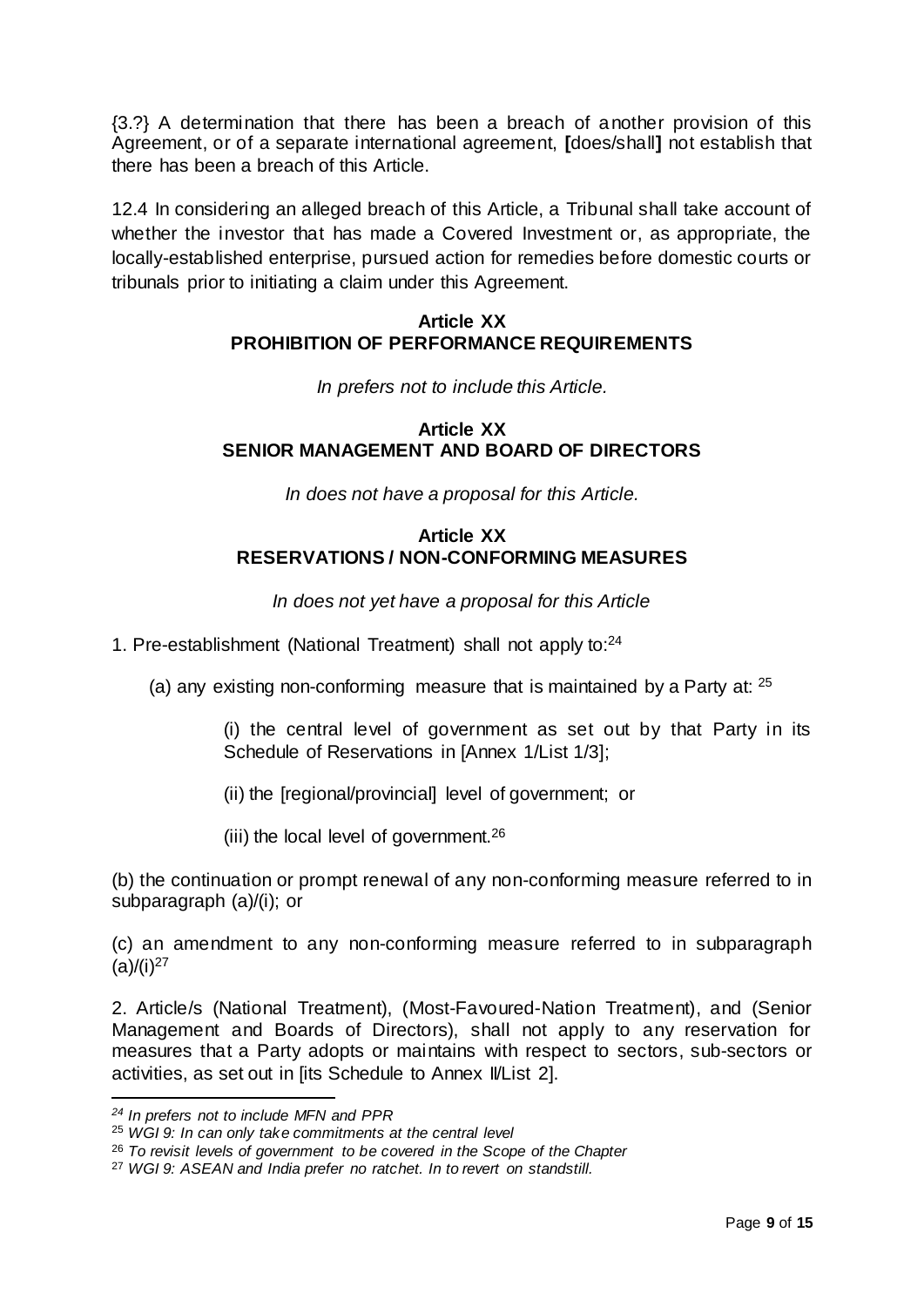4. Nothing in this Chapter shall be construed so as to derogate from rights and obligations under international agreements in respect of protection of intellectual property rights to which the Parties are party, including the WTO Agreement on Trade-Related Aspects of Intellectual Property Rights (TRIPS) and other treaties concluded under the auspices of the World Intellectual Property Organization.

6.2 Article 5 (Pre-establishment National Treatment), shall not apply to any measure that a Party adopts or maintains with respect to existing or new and emerging sectors, sub-sectors and activities set out in its Schedule in Annex 4.

6.3 Neither Party shall, under any measure adopted after the date of entry into force of this Agreement and covered by its Schedule in Annex 4, require an investor of the other Party, by reason of its nationality, to sell or otherwise dispose of an investment that exists at the time the measure becomes effective.

6.4. In cases where a Party makes an amendment or a modification to any existing non-conforming measure set out in its Schedule in Annex 3 or where a Party adopts any new or more restrictive measure with respect to sectors, sub-sectors or activities set out in its Schedule in Annex 4 after the entry into force of this Agreement, the Party shall, prior to the implementation of the amendment or modification or the new or more restrictive measure, or in exceptional circumstances, as soon as possible thereafter:

notify the other Party of detailed information on such amendment, modification or measure; and

hold, upon request by the other Party, consultations in good faith with that other Party with a view to achieving mutual satisfaction.

6.5 Each Party shall endeavour, where appropriate, to reduce or eliminate the exceptions specified in its Schedules in Annexes 3 and 4, respectively.

#### **Article XX TRANSFERS AND ANNEX ON TRANSFERS**

1. Subject to the laws and regulations of the Host State, Each Party/Member State shall [allow/permit] all transfers/funds of an investor of the other Member State relating to a covered investment in its territory to be freely transferred and on a non-discriminatory basis. Such transfers/funds include:

(a) contributions to capital,

(b) profits, dividends, capital gains, and proceeds from the sale of all or any part of the covered investment or from the partial or complete liquidation of the covered investment;

 $(c)$  ...

(d) payments made under a contract, including a loan agreement;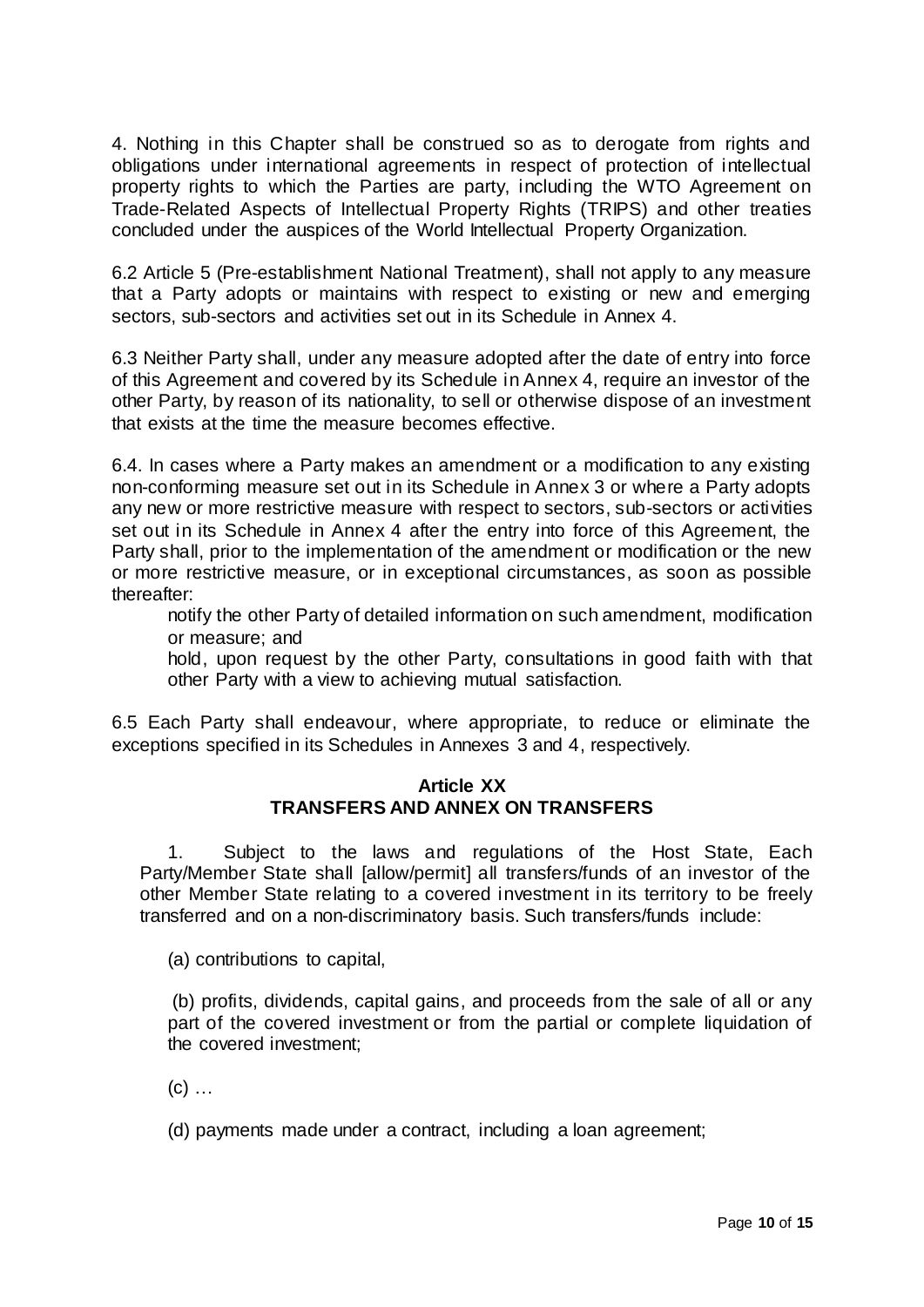(e) payments made [in accordance/pursuant] to [Article (Compensation for Losses)] and Article (Expropriation)]{?};

(f) payments arising out of the settlement of a dispute;

2. Each Party shall [allow/permit] such transfers relating to a/the covered investment to be made in a freely usable currency at the market rate of exchange prevailing at the time of transfer.

3. Notwithstanding Paragraphs 1 [and 2/through 3], a Party/Host State may prevent or delay a transfer through the equitable, non-discriminatory, and good faith application of its laws relating to:

(a) bankruptcy, insolvency, or the protection of the rights of creditors;

(b) issuing, trading, or dealing in securities, futures, options, or derivatives;

(c) criminal or penal offences and the recovery of the proceeds of crime;

(d) financial reporting or record keeping of transfers when necessary to assist law enforcement or financial regulatory authorities;

(e) ensuring compliance with orders or judgments in judicial or administrative proceedings;

(f) taxation;

(g) social security, public retirement, or compulsory savings schemes; including provident funds, retirement gratuity programmes and employees insurance programmes;

(h) severance entitlements of employees; and

(i) requirement to register and satisfy other formalities imposed by the Central Bank and other relevant authorities of a Party.

(j) in the case of India, requirements to lock-in initial capital investments, as provided in India's Foreign Direct Investment (FDI) Policy, where applicable, provided that any new measure which would require a lock-in period for investments should not apply to existing investments.

5. Notwithstanding paragraph 1 and 2 of this Article, a Party/Host State may restrict transfers of returns in kind in circumstances where it could otherwise restrict such transfers under this Agreement, including as set out in paragraph 3/4.

5. Notwithstanding paragraphs 1 and 2 of this Article, a Host State may temporarily restrict transfers in the event of serious balance-of-payments difficulties or threat thereof; or in cases where, in exceptional circumstances, movements of capital cause or threaten to cause serious difficulties for macroeconomic management, in particular, monetary and exchange rate policies.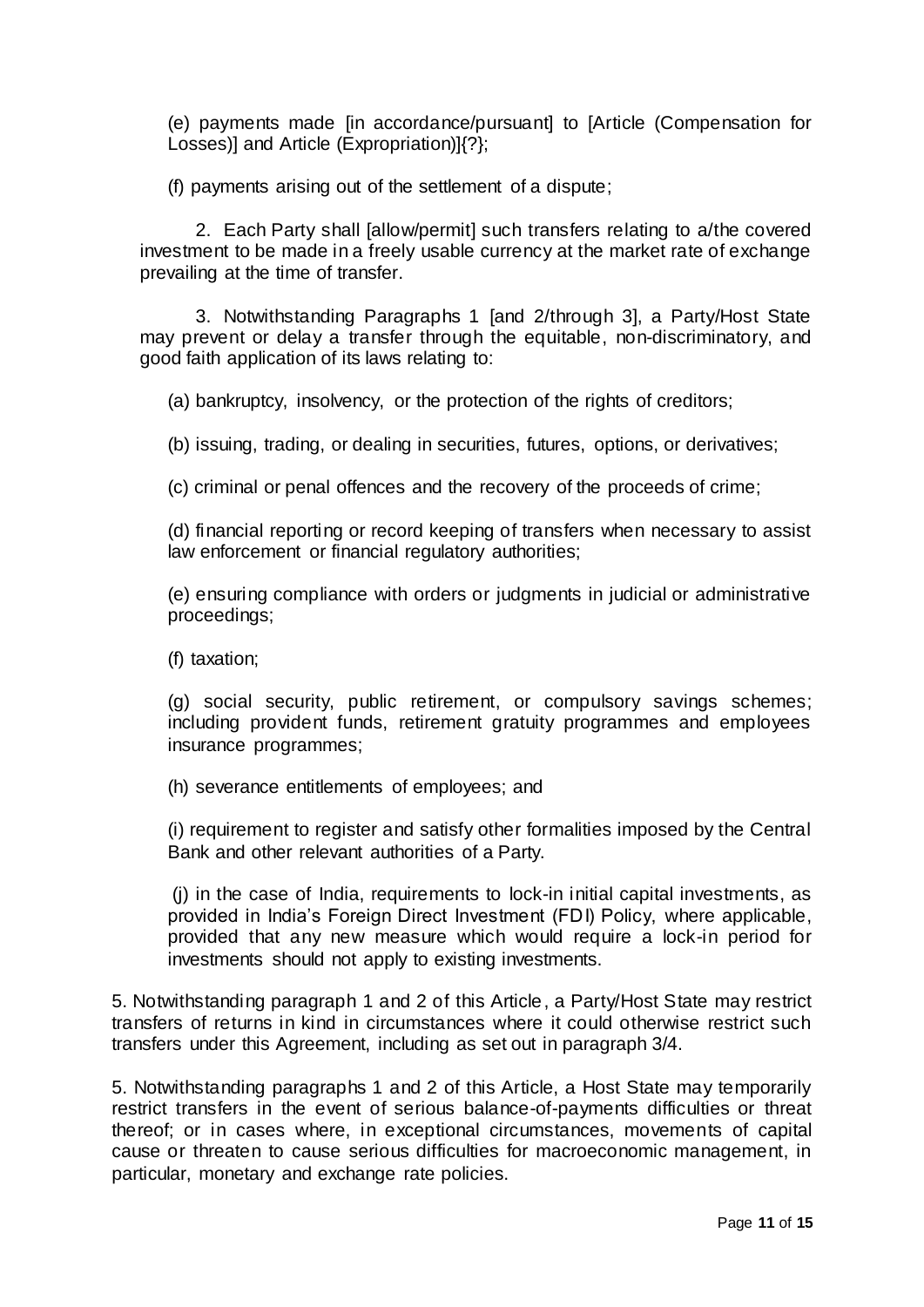# **Article XX SPECIAL FORMALITIES AND DISCLOSURE OF INFORMATION**

Nothing in Article (National Treatment) shall be construed to prevent a Party/Host State from adopting or maintaining a measure that prescribes special formalities in connection with covered investments, [including a/such as a] requirement that covered investments be legally constituted under the laws or regulations of the Party/Host State, provided that such formalities do not substantially/materially impair the protections afforded by a Party/Host State to investors of another Party/Member State and [their] covered investments [pursuant to/in accordance with] this Chapter/Agreement.

Notwithstanding Article (National Treatment) a Party/Host State may require an investor of another Party/Member State, or [a/its] covered investment, to provide information concerning that investment solely for informational or statistical purposes. The Party/Host State shall protect to the extent possible [such/any] confidential information from any disclosure that would prejudice legitimate commercial interests of the investor or the covered investment. Nothing in this paragraph shall be construed to prevent a Party/Host State from otherwise obtaining or disclosing information in connection with the equitable and good faith application of its law/s.

#### **Article XX**

# **COMPENSATION IN CASES OF STRIFE/TREATMENT IN CASE OF ARMED CONFLICT OR CIVIL STRIFE**

Investors of a Party whose covered investments in the territory of the Host State suffer losses owing to war or other armed conflict, a state of national emergency or civil disturbances in the territory of the latter Party, shall be accorded by the latter Party treatment, as regards restitution, indemnification, compensation or other settlement, if any, no less favourable than that which the host State accords to its own investors and their investments or to investors of any other Party or non-Party and their covered investments.

2. For the purposes of this Article, state of emergency excludes natural disaster.

### **Article XX SUBROGATION**

1. If a Party/Member State makes a payment to an investor/s of that Party/Member State under a guarantee, a contract of insurance or other form of indemnity it has granted on non-commercial risk/s in respect of an investment the other Party/Member State shall recognise the subrogation or transfer of any right/s or title in respect of such investment.

The subrogated or transferred right or claim shall not be greater than the original right or claim of the investor.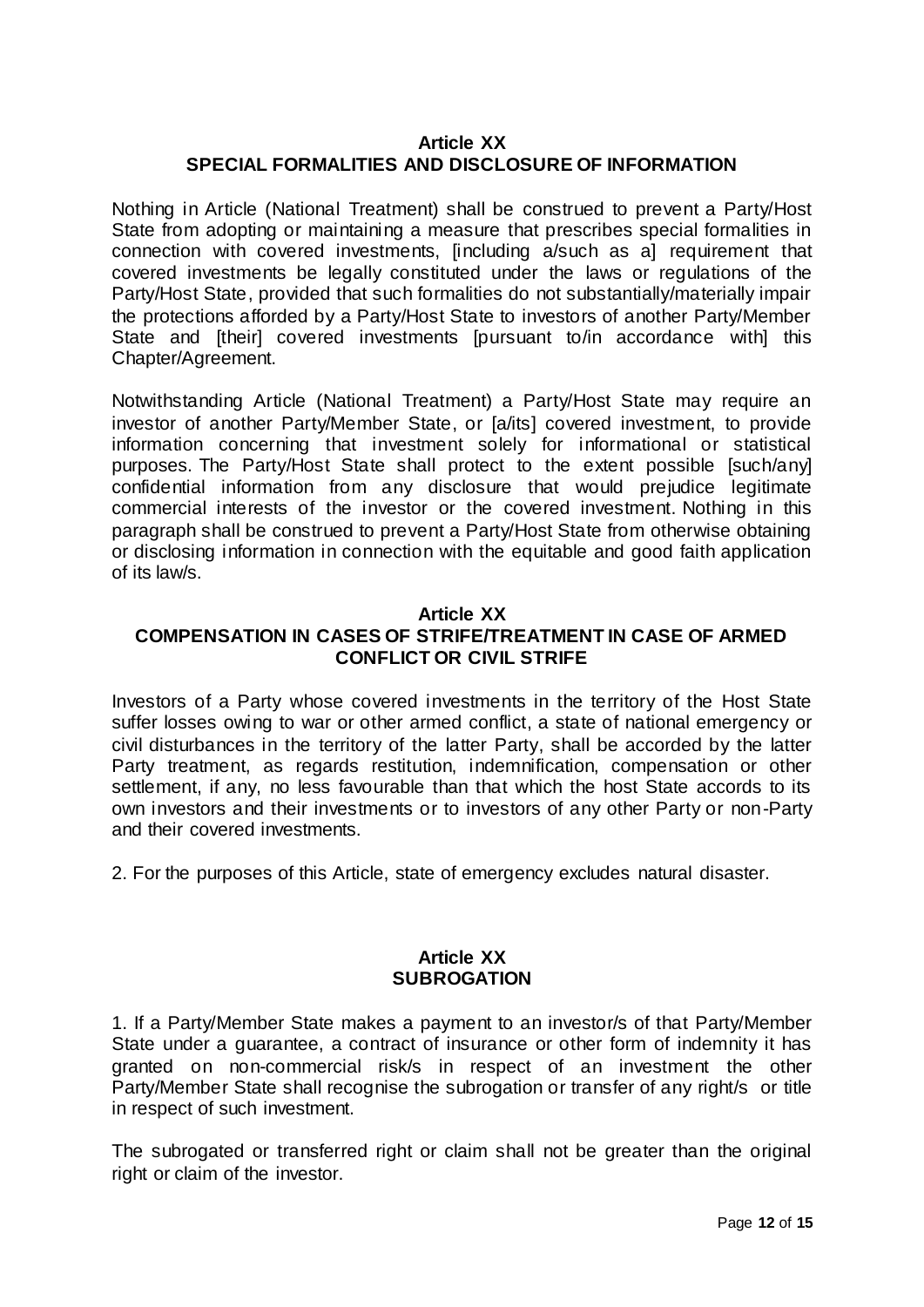2. Where a Party/Member State or an/the agency has made a payment to an investor of that Party/Member State and has taken over rights and claims of the investor, that investor shall not, unless authorised to act on behalf of the Party or the agency of a Member State making the payment, pursue those rights and claims against the other Party/Member State.

3. In any proceeding involving an investment dispute, a Member State shall not assert, as a defence, counter-claim, right of set-off or otherwise, that the investor or the covered investment has received or will receive, pursuant to an insurance or guarantee contract, indemnification or other compensation for all or part of any alleged loss.

In the exercise of subrogated rights or claims, a Party/Member State or the agency of the Party/Member State exercising such rights or claims shall disclose the coverage of the claims arrangement with its investors to the relevant Party/Member State.

### **Article XX EXPROPRIATION AND COMPENSATION**

- 1. A Party shall not expropriate or nationalise covered investment/s in its territory or adopt any other measures having an effect equivalent to expropriation,<sup>28</sup> except:
	- a. in the public interest;

 $\overline{a}$ 

- b. in/on a non-discriminatory basis;
- c. On payment of prompt, adequate compensation and
- d. in accordance with due process of law.

2. Such compensation shall be adequate and be at least equivalent to the fair market value of the expropriated investment immediately on the day before the expropriation takes place ("date of expropriation"), and shall not reflect any change in value occurring because the intended expropriation had become known earlier. Valuation criteria shall include going concern value, asset value including declared tax value of tangible property, and other criteria, as appropriate, to determine fair market value. The compensation referred to in Article 13.1 (iv) shall be paid without delay.<sup>29</sup>

<sup>&</sup>lt;sup>28</sup> For the avoidance of doubt, where India is the expropriating Party any measure of expropriation relating to land shall be for the purposes as set out in its Law relating to land acquisition and any questions as to "public purpose" and compensation shall be determined in accordance with the procedure specified in such Law.

 $29$  The Parties understand that there may be legal and administrative processes that need to be observed before payment can be made.

ii. The computation of the fair market value of the property shall exclude any consequential or exemplary losses or speculative or windfall profits claimed by the in vestor, including those relating to moral damages or loss of goodwill,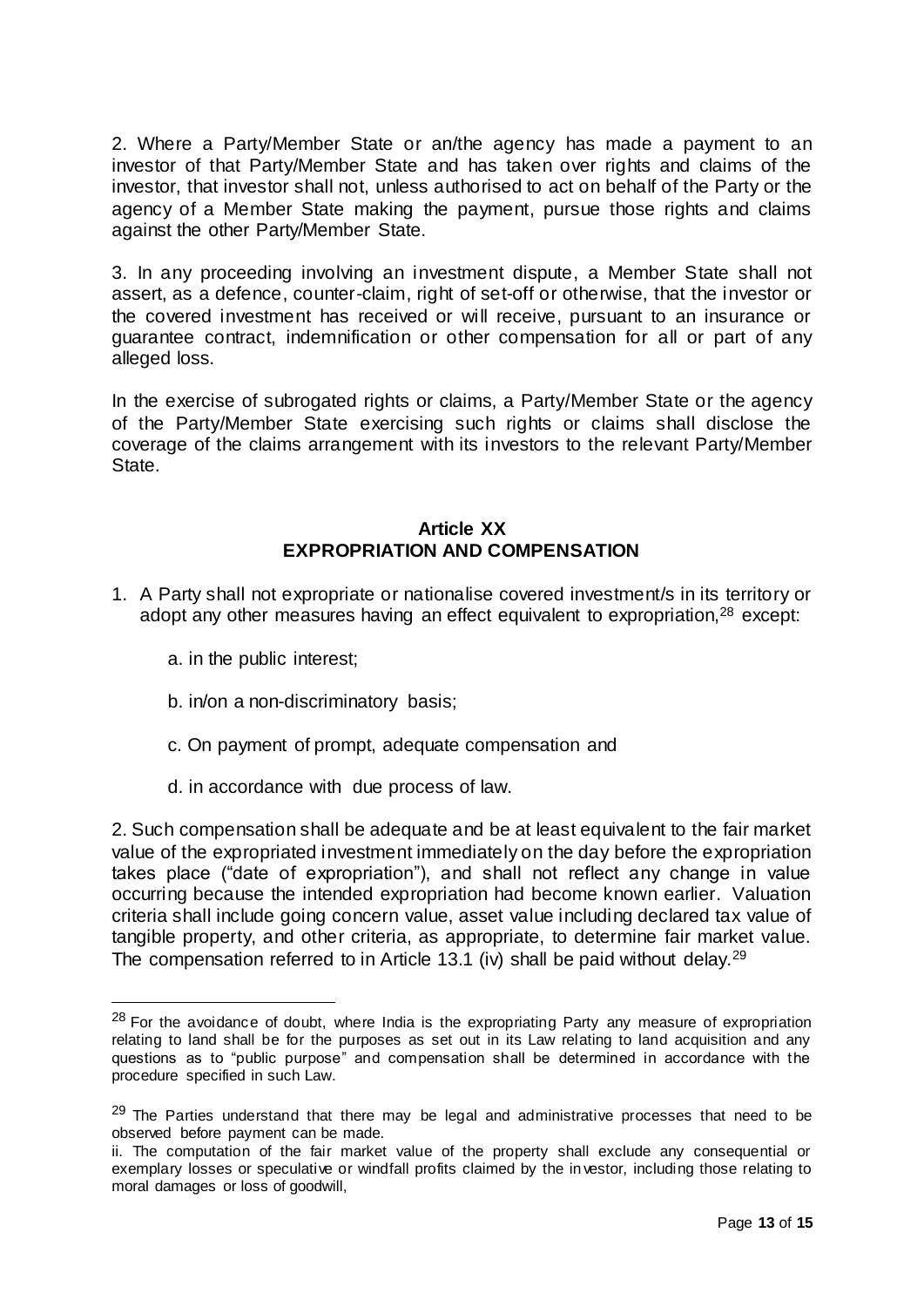3. Payment of compensation shall be made in a freely convertible currency. Interest on payment of compensation, where applicable, shall be paid in simple interest at a commercially reasonable rate from the date of expropriation until the date of actual payment. On payment, compensation shall be freely transferable in accordance with Article 15 (Transfers).

5. This Article {?} not apply to the issuance of compulsory licences granted in relation to intellectual property rights, or to the revocation, limitation, or creation of intellectual property rights, to the extent that such issuance, revocation, limitation, or creation is consistent with {?}.

Notwithstanding Article 13.1 and 13.2, any measure of expropriation relating to land shall be as defined in the existing domestic laws, and regulations and any amendments thereto and shall be, for the purposes of and upon payment of compensation, in accordance with the aforesaid laws and regulations.

13.4 For the avoidance of doubt, the Parties agree that an action taken by a Party in its commercial capacity shall not constitute expropriation or any other measure having similar effect.

13.6 In considering an alleged breach of this Article, a Tribunal shall take account of whether the investor or, as appropriate, the locally-established enterprise, pursued action for remedies before domestic courts or tribunals prior to initiating a claim under this Agreement.

### **Annex on Expropriation**

*Note: India's text is part of their proposed Expropriation Article.*

The Parties confirm their shared understanding that:

Expropriation may be direct or indirect:

l

direct expropriation occurs when an investment is nationalised or otherwise directly expropriated through formal transfer of title or outright seizure.

indirect expropriation {?} an effect equivalent to direct expropriation if a measure or series of measures of a Party has an effect equivalent to direct expropriation, in that it substantially or permanently deprives the investor of the fundamental attributes of property in its investment, including the right to use, enjoy and dispose of its investment, without formal transfer of title or outright seizure.

iii. The valuation date for computation of compensation shall be the day immediately before the expropriation takes place.